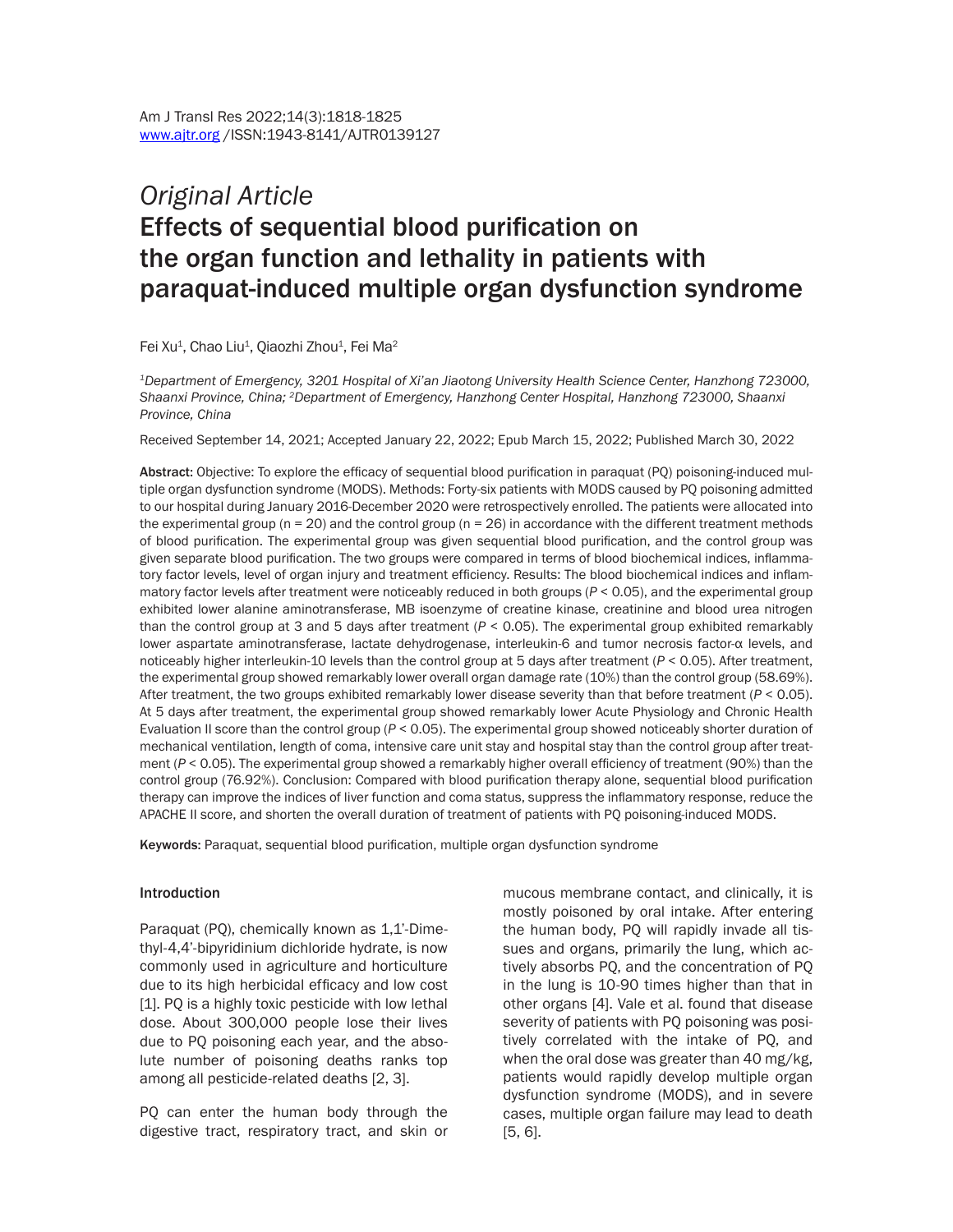Currently, PQ poisoning lacks specific antidotes. PQ poisoning is generally believed to be related to free radicals and oxidative stress, and can be treated with antioxidant drugs to scavenge oxygen free radicals or through gastric lavage and diuretics to accelerate the excretion of toxic substances [7]. It has been found that the toxicity intensity of PQ in humans has positive correlation with plasma PQ concentration, with the higher plasma PQ concentration representing the stronger toxicity and the more severe tissue damage in patients [8]. Therefore, reducing the concentration of PQ in plasma is very important for the rescue of patients with PQ poisoning.

Since 1955, when Schreiner et al. first reported the use of hemodialysis (HD) in treating poisoned patients, HD has become a key tool for acute poisoning. HD and hemoperfusion (HP) are common methods of blood purification. Sequential blood purification is a new blood purification technology, which can remove toxic substances from the body of poisoned patients, maintain the internal environment in a stable state, decrease the inflammatory response, and protect organ function [9, 10].

In this study, we compared the differences in blood biochemical indices, inflammatory factor levels, organ damage, and treatment efficiency between separate blood purification and sequential blood purification in patients with PQ poisoning-induced MODS, thereby providing a theoretical basis for promoting the therapeutic efficacy in patients with PQ poisoning.

## Materials and methods

#### *General data*

Forty-six patients with PQ poisoning-induced MODS admitted to the emergency department of our hospital between January 2016 and December 2020 were retrospectively enrolled and analyzed. The patients were allocated into the experimental group  $(n = 20)$  and the control group (n = 26) in accordance with different treatment methods of blood purification selected by patients. This study had been approved by the Ethics Committee of Hanzhong Center Hospital (Approval No. PJ2021-0786).

Inclusion criteria: (1) patients with an age of 18-75 years; (2) patients with oral PQ poisoning; (3) patients who received blood purification treatment within 3 h after admission; (4) patients whose family members provided informed consent.

Exclusion criteria: (1) patients with combined multi-substance poisoning; (2) patients with history of severe organ disease; (3) patients whose family members gave up treatment within a short time; (4) patients with incomplete treatment data.

#### *Intervention method*

Patients in both groups received conventional resuscitation measures such as oxygenation supply, gastric lavage and catheterization according to their own conditions.

On the basis of conventional resuscitation measures, the control group was administered HP treatment at a blood flow rate of 150-200 mL/min for 2 h each time. Patients were given systemic heparin anticoagulation during HP treatment with 100 mg 12500 U low molecular weight heparin (Low Molecular Weight Heparin Sodium Gel, Approval No. H20040409) dissolved in 500 mL normal saline, and the activated clotting time (ACT) index of patients was monitored. The initial load and additional dose were determined according to the ACT monitoring value.

The experimental group was given continuous renal replacement therapy (CRRT) in combination with the therapy given in the control group. The initial dose was 100 mL/min and gradually increased to the maximum dose of 180 mL/ min, with a replacement rate of 2000 mL/h and a dialysis fluid rate of 1000 mL/h. Patients continued the treatment course for 12-24 h each time. For patients without bleeding prone, heparin was administrated to maintain the level of ACT at 160-180 s, and the dose of heparin was adjusted according to the changes of ACT. Patients prone to bleeding were treated with heparin-free anticoagulation, and the tube was rinsed once every hour to observe the coagulation.

## *Outcome measurement*

## *Primary indicators*

*Blood biochemical indices:* Five milliliters of fasting venous blood was drawn from patients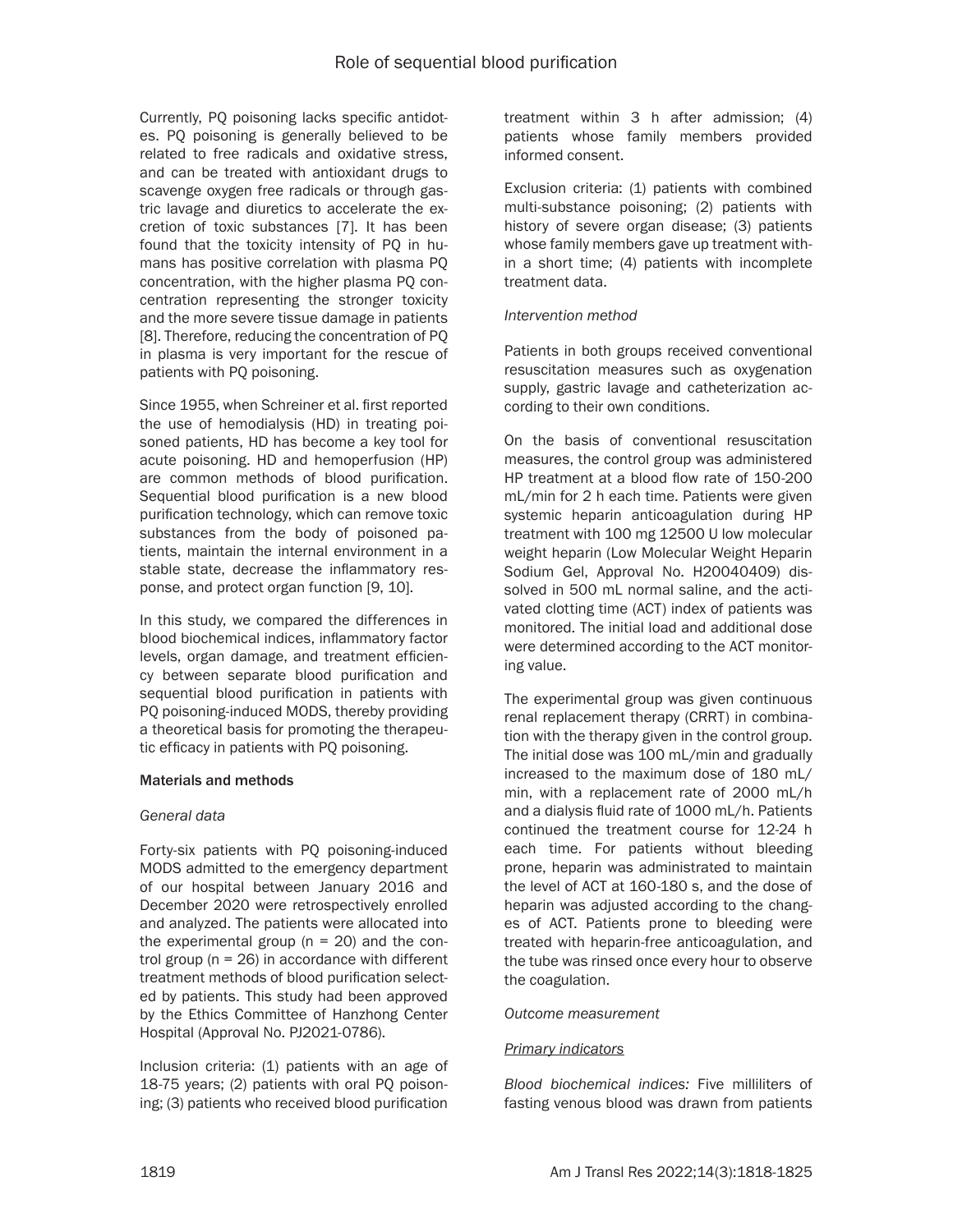before treatment and at day 3 and 5 after treatment. Serum was obtained after centrifugation, and biochemical indices including alanine aminotransferase (ALT), aspartate aminotransferase (AST), MB isoenzyme of creatine kinase (CK-MB), lactate dehydrogenase (LDH), creatinine (Cr), and blood urea nitrogen (BUN) were measured using a fully automatic biochemical analyzer (Myriad, BS-240).

*Degree of organ damage:* Patients underwent computed tomography (CT) lung screening before treatment and at day 5 after treatment. The degree of organ damage was assessed by observing the thickening of lung texture, dotted shadow and pleural effusion.

*Clinical treatment:* The two groups were compared in terms of duration of mechanical ventilation, length of coma, intensive care unit (ICU) stay and hospital stay during treatment.

## *Secondary indicators*

*Evaluation of severity of illness:* The Acute Physiology and Chronic Health Evaluation II (APACHE II) scale was used to evaluate the patient's condition before treatment and at day 5 after treatment, which is currently the most commonly used scale for severity of illness. The scoring system includes three domains, namely the scores of acute physiology, age, and chronic health status, with higher scores representing more severe condition [11].

*Inflammatory factors:* Five milliliters of fasting peripheral venous blood was drawn from patients before treatment and at day 5 after treatment. Serum was collected after static centrifugation, and interleukin-6 (IL-6), interleukin-10 (IL-10), and tumor necrosis factor-α (TNF-α) levels were measured by enzyme-linked immunoassay.

*Evaluation of therapeutic efficacy:* The concentration of PQ in the blood of the patients after treatment was measured, and the adverse reactions were observed to evaluate the therapeutic efficacy.

After treatment, if PQ was effectively removed from the patient's body without adverse reactions, the therapeutic efficacy was rated as markedly effective; if the patient's vital signs were basically stable after treatment, but still needed to be monitored, the therapeutic efficacy was rated as effective; if the patient died after treatment, the therapeutic efficacy was rated as ineffective.

The overall effective rate = markedly effective rate + effective rate.

## *Statistical methods*

The data were statistically analyzed using SPSS 22.0. The measurement data were expressed as mean ± standard deviation (*\_ x*±*s*d). Independent-sample t test was conducted for measurement data comparison between the two groups. One-way analysis of variance (ANOVA) followed with least significant difference (LSD) analysis was adopted for comparison of measurement data at different time points. The counting data were expressed as n (%) and compared using *χ<sup>2</sup>* test. *P* < 0.05 denoted a significant difference.

## **Results**

# *Comparison of baseline data*

No significant difference was found between the two groups in the aspect of gender, age, degree of PQ poisoning, and time from intoxication to the start of hemodilution (*P* > 0.05) (Table 1).

# *Analysis of blood biochemical indices*

Before treatment, both groups showed no significant difference in blood biochemical indices (*P* > 0.05). After treatment, both groups showed remarkably lower blood biochemical indices than those before treatment (*P* < 0.05), and the indices were gradually decreased over time. The experimental group showed remarkably lower levels of ALT, CK-MB, Cr and BUN than those of the control group at day 3 and 5 after treatment, and remarkably lower levels of AST and LDH than those of the control group at day 5 after treatment (*P* < 0.05) (Figure 1).

## *Comparison of inflammatory factor levels*

The two groups showed no significant difference in levels of each inflammatory factor before treatment (*P* > 0.05). After treatment, the levels of IL-6 and TNF-α factor significantly decreased while the level of IL-10 significantly increased in both groups than those before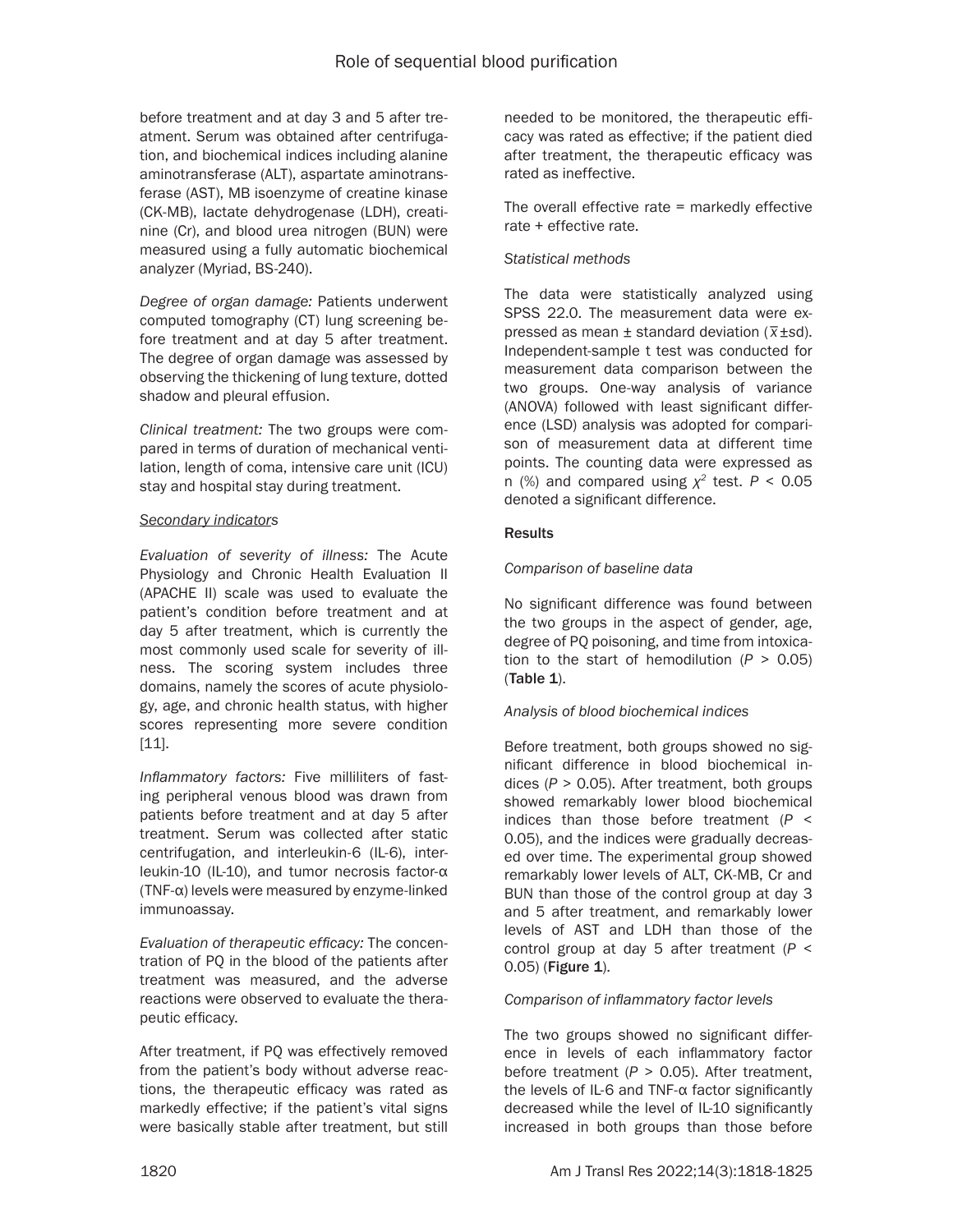| Baseline data                                              | Control group<br>$(n=26)$ | Experimental<br>group $(n=20)$ | $t/X^2$ | P     |
|------------------------------------------------------------|---------------------------|--------------------------------|---------|-------|
| Gender                                                     |                           |                                | 0.253   | 0.615 |
| Male                                                       | 15                        | 13                             |         |       |
| Female                                                     | 11                        |                                |         |       |
| Mean age (Y)                                               | 53.26+12.57               | 54.38+13.10                    | 0.073   | 0.925 |
| PQ poisoning level                                         |                           |                                | 0.552   | 0.759 |
| Mild type                                                  | 3                         | $\mathcal{P}$                  |         |       |
| Moderate-severe                                            | 6                         | 3                              |         |       |
| Explosive                                                  | 17                        | 15                             |         |       |
| Time from poisoning to the start of blood purification (h) | 34.42±10.46               | 35.09±14.67                    | 0.192   | 0.893 |

Table 1. Comparison of baseline data (*\_ x*±*s*d)/[n (%)]

PQ: paraquat.



Figure 1. Comparison of blood biochemical indices. A: ALT; B: AST; C: CK-MB; D: LDH; E: Cr; F: BUN. ALT: alanine aminotransferase, AST: aspartate aminotransferase, CK-MB: MB isoenzyme of creatine kinase, LDH: lactate dehydrogenase, Cr: creatinine, BUN: blood urea nitrogen. \*Compared with before treatment, *P* < 0.05; &, compared with the control group, *P* < 0.05; #, compared with 3 days after treatment, *P* < 0.05.

treatment  $(P < 0.05)$ . The experimental group exhibited remarkably lower levels of IL-6 and TNF-α and remarkably higher levels of IL-10 than those of the control group  $(P < 0.05)$ (Figure 2).

*Comparison of the degree of organ damage* 

Among patients of the experimental group, 5% showed lung texture thickening, 5% showed pleural effusion, and the rest patients had no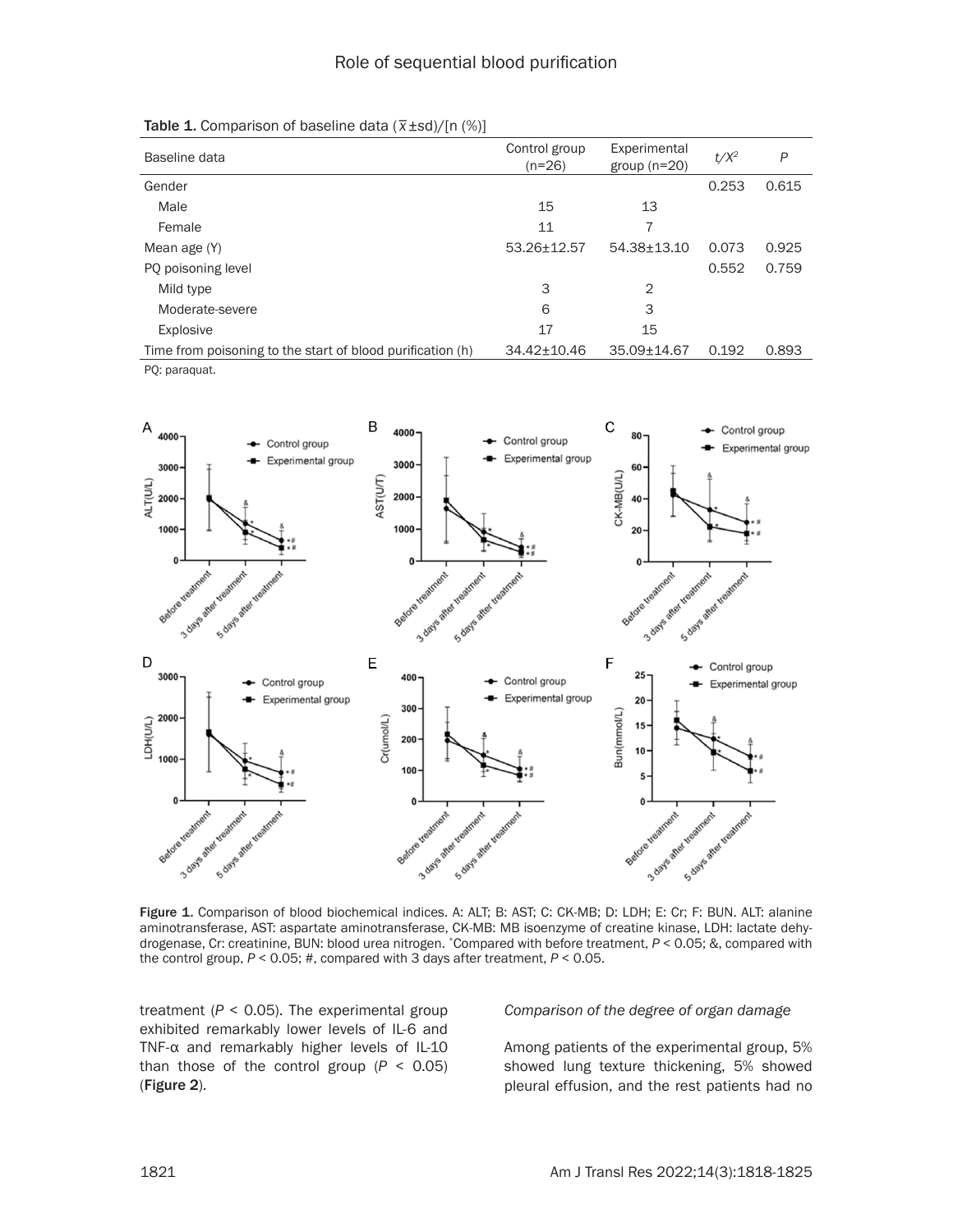

Figure 2. Comparison of inflammatory factor levels. A: IL-6; B: IL-10; C: TNF-α. IL-6: interleukin-6, IL-10: interleukin-10, TNF-α: tumor necrosis factor-α. \*Compared with before treatment, *P* < 0.05; &, compared with the control group, *P* < 0.05.



Figure 3. Comparison of the degree of organ damage. A: Control group; B: Experimental group.

obvious organ damage, with the overall organ damage rate of 10%. In the control group, 11.54% showed lung texture thickening, 19.23% showed dotted shadow, 26.92% showed pleural effusion, and the rest patients had no obvious organ damage, with the overall organ damage rate of 58.69% (Figure 3).

## *Comparison of severity of illness*

Both groups showed no significant difference in APACHE II scores before treatment (*P* > 0.05). After treatment, both groups exhibited significantly lower APACHE II scores than those before treatment  $(P < 0.05)$ . With the extension of treatment time, APACHE II scores were gradually decreased, and were lower in the experiment group than those in the control group. At day 5 after treatment, the experimental group showed remarkably lower AP-ACHE II scores than the control group (*P* < 0.05) (Table 2).

*Comparison of clinical treatment* 

The experimental group exhibited remarkably shorter duration of mechanical ventilation, length of coma, ICU stay and hospital stay than those in the control group (*P* < 0.05) (Figure 4).

*Comparison of the therapeutic effect* 

The experimental group obtained an overall effective rate of 90%, which was significantly higher than 76.92% of the control group (Figure 5).

## **Discussion**

Blood purification is a treatment that removes toxic substances from the patients' blood through purification devices to purify the blood and support organ functions, and blood purification can maintain the stability of the patients' internal environment, which is of importance in rescue and treatment of patients with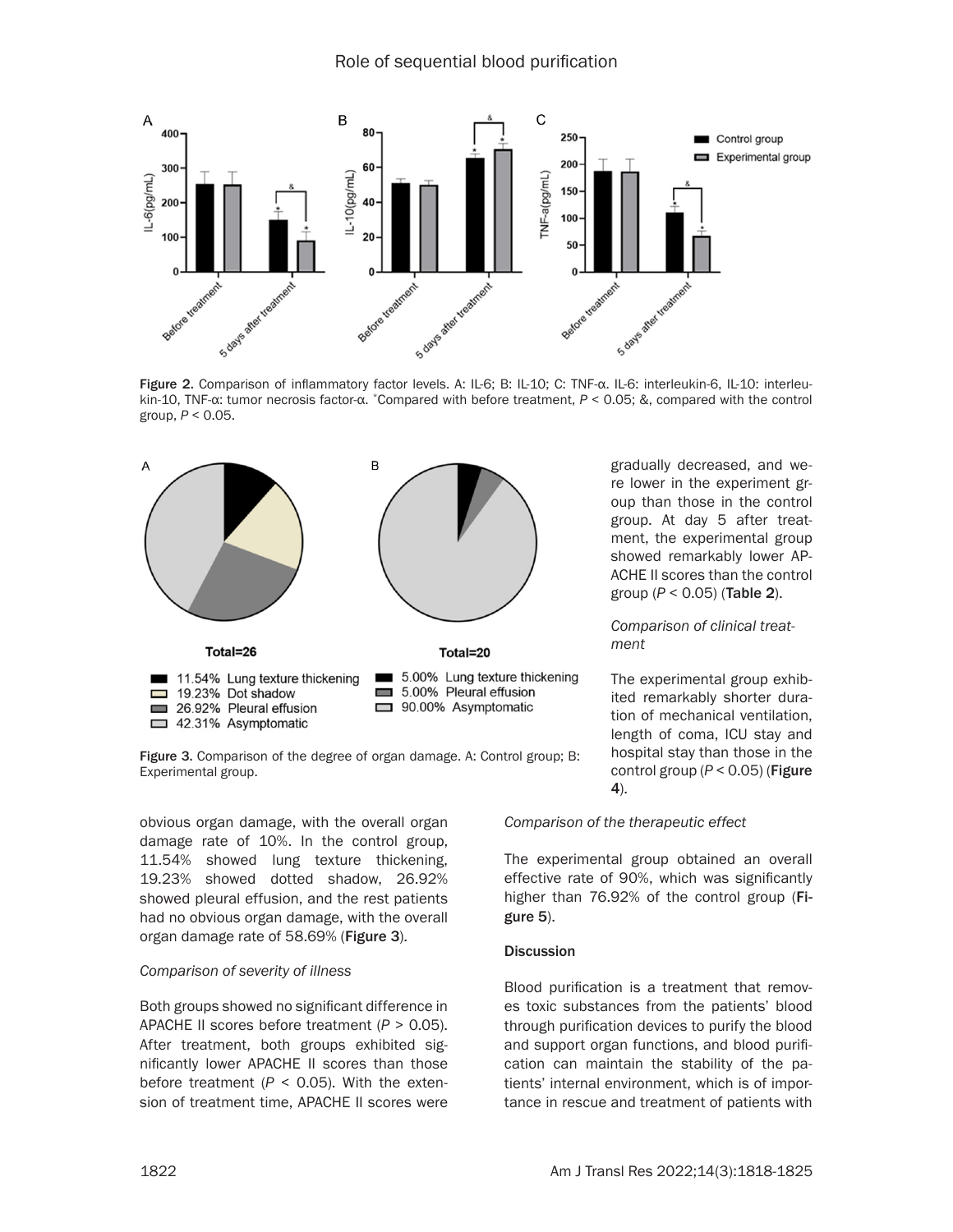| Group                       | Before treatment | 3 days after treatment | 5 days after treatment              |
|-----------------------------|------------------|------------------------|-------------------------------------|
| Control group (n=26)        | 18.63+3.02       | 14.96+2.98*            | $13.95 + 4.03^*$                    |
| Experimental group $(n=20)$ | 19.35+2.27       | $14.52 + 2.98$         | $11.23 + 4.26$ <sup>*,&amp;,#</sup> |

Table 2. Comparison of APACHE II scores

APACHE II: Acute Physiology and Chronic Health Evaluation II. \*, compared with before treatment, *P* < 0.05; &, compared with the control group, *P* < 0.05; #, compared with 3 days after treatment, *P* < 0.05.





Figure 4. Comparison of clinical treatment. A: Mechanical ventilation and coma time; B: ICU stay and hospital stay. ICU: intensive care unit. &Compared with the control group, *P* < 0.05.



Figure 5. Comparison of the efficacy of patients. A: Control group; B: Experimental group; C: Effective rate. &Compared with the control group, *P* < 0.05.

acute poisoning [12]. Different blood purification methods have their own advantages. HP can effectively remove small-molecule toxicants with high lipid solubility and protein binding abilities by extracting the patient's blood from the body and through physical adsorption purification. However, HP cannot correct the disorders of water-electrolyte and acid-base balance [13, 14]. HD uses dialysis membranes

to remove toxicants by diffusion and convection. Although HD can decrease the Cr and BUN levels of patients and correct water-electrolyte and acid-base balance disorders, it cannot effectively remove toxicants of larger molecular weights due to the reduced permeability of dialysis membranes [15]. Plasma exchange (PE) separates blood components through a plasma separator, removes abnor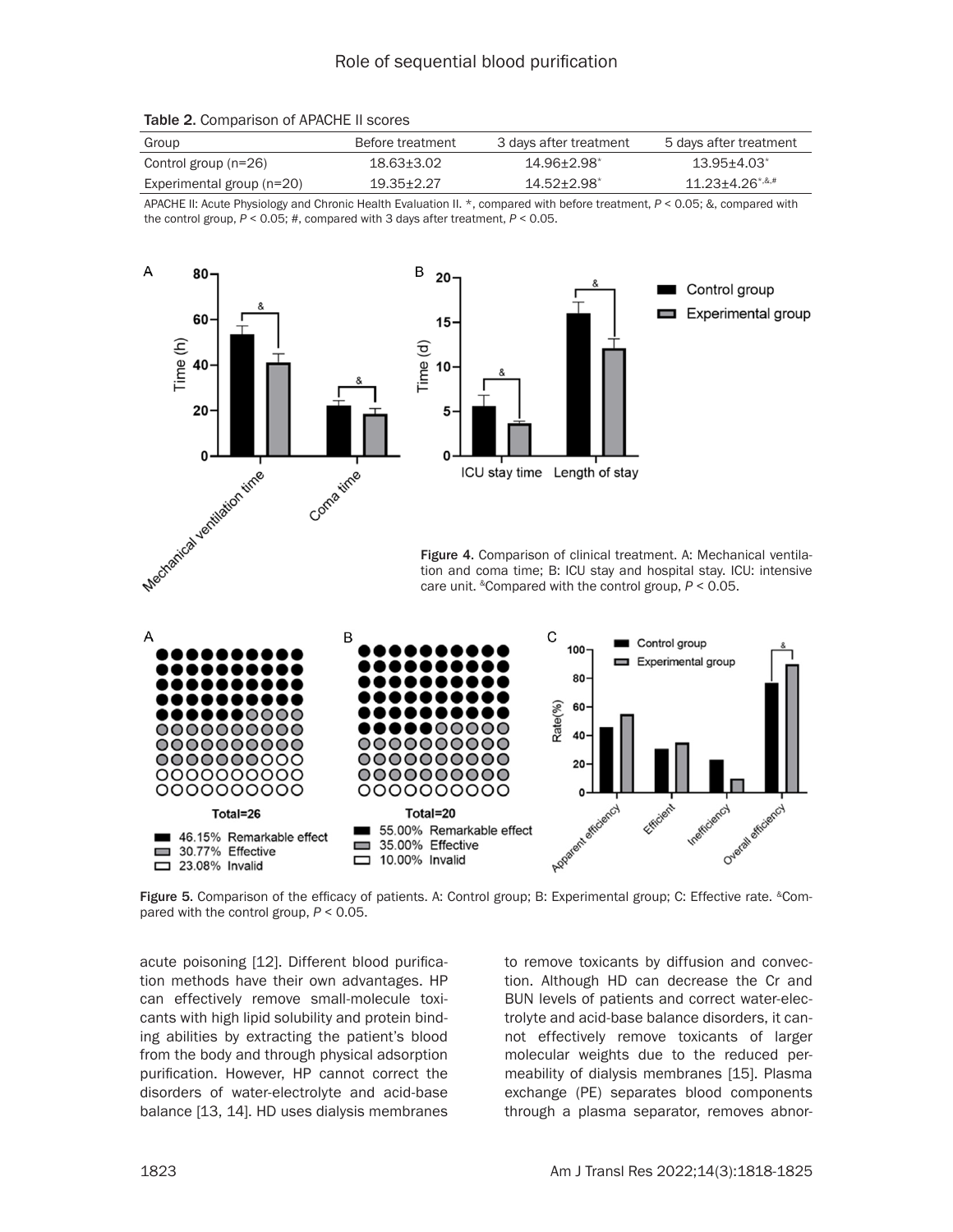mal plasma, and transfuses the same amount of fresh plasma or protein replacement fluid back into the body, which is suitable for removing toxicants that are not easily removed by HD and HP [16]. CRRT is a new treatment method for continuous and slow removal of toxicants, which is slow but can be performed continuously, and has a good effect on maintaining internal environment stability and organ function in the later stages of the poisoned patients [17]. It was shown that different blood purification methods can achieve various therapeutic efficacy according to the specific conditions and stages of poisoned patients [18, 19].

In this study, it was found that ALT, AST, LDH, CK-MB, Cr and BUN of patients in both groups were gradually decreased, and the experimental group showed lower biochemical indices than the control group, suggesting that patients in the experimental group had lower level of liver injury than that in the control group. The reason may be that HP can rapidly reduce the plasma PQ concentration of patients; while coupled with the continuous removal of PQ by CRRT, it can more effectively remove PQ and reduce the degree of damage to the organ function [20]. Gil et al. investigated the correlation between the plasma PQ level and the outcome in 375 patients with PQ poisoning, and found that CRRT could make up for the shortcomings of HP, reduce the duration of treatment, remove the toxins more effectively, and reduce the incidence of PQ concentration rebound [21]. Dinis-Oliveira et al. conducted a multicenter retrospective study on patients with PQ poisoning, and the findings showed that HP combined with CRRT could reduce PQ concentrations, better protect organ function, and minimize the risk of MODS [22]. The CT examination of this study suggested that the experimental group showed remarkably lower overall organ damage rate than that in the control group. After treatment, the experimental group showed remarkably lower IL-6 and TNFα levels as well as remarkably higher IL-10 levels than those in the control group at day 5 after treatment. This may be due to the fact that inflammation is involved in the pathogenesis of PQ toxicity, and the release of a variety of inflammatory factors disrupts the inflammatory and anti-inflammatory responses as well as aggravates the dysfunction of immune system and organs of the body. Blood purification reduced levels of inflammatory factors, cleared

inflammatory transmitters from the blood and maintained internal environment stability of the body [23, 24]. APACHE II scores showed that the disease severity of both groups were remarkably lower after treatment than those before treatment; at day 5 after treatment, the experimental group showed remarkably lower APACHE II scores than the control group. The experimental group exhibited remarkably shorter duration of mechanical ventilation, length of coma, ICU stay and hospital stay and remarkably higher overall efficiency of treatment than those in the control group.

In conclusion, sequential blood purification was better than single blood purification in treating patients with PQ poisoning-induced MODS, which finding is similar to that of Isfahani et al. by a meta-analysis of 12 relevant papers [25]. Sequential blood purification can give full play to the advantages of different blood purification methods, which can efficiently remove PQ from patients, suppress inflammatory reactions, maintain the stability of the body's internal environment, improve patients' liver and kidney function as well as the overall efficiency of treatment, cut down treatment time, and thus improve prognosis of patients, which has clinical significance for promotion. The deficiency of the study is that the effect of blood purification at different times and frequencies was not systematically analyzed. In the future studies, the sample size will be increased to obtain more accurate experimental conclusions.

## Disclosure of conflict of interest

None.

Address correspondence to: Fei Ma, Department of Emergency, Hanzhong Center Hospital, No. 557 Laodongxi Road, Hantai District, Hanzhong 723000, Shaanxi Province, China. Tel: +86-135-7148-9980; E-mail: [feima9980@139.com](mailto:feima9980@139.com)

#### References

- [1] Badroo IA, Nandurkar HP and Khanday AH. Toxicological impacts of herbicide paraquat dichloride on histological profile (gills, liver, and kidney) of freshwater fish channa punctatus (bloch). Environ Sci Pollut Res Int 2020; 27: 39054-39067.
- [2] Li S, Zhao D, Li Y, Gao J and Feng S. Arterial lactate in predicting mortality after paraquat